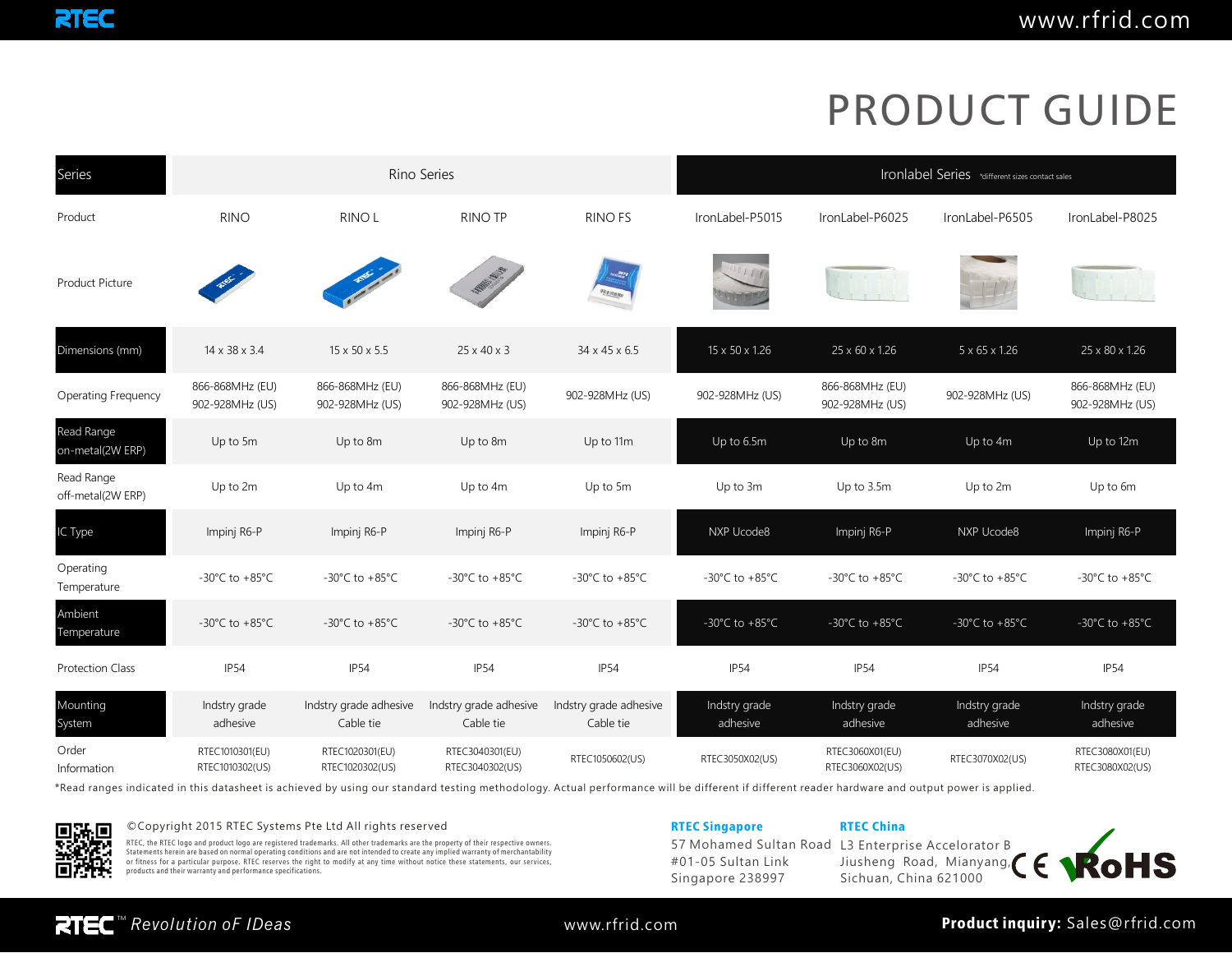| Series                          | <b>Steel Series</b>                   |                                         |                                         |                                    | <b>ROD Series</b>                  |                                             | <b>Tough Series</b>                 |                                      |                                       |  |
|---------------------------------|---------------------------------------|-----------------------------------------|-----------------------------------------|------------------------------------|------------------------------------|---------------------------------------------|-------------------------------------|--------------------------------------|---------------------------------------|--|
| Product                         | STEELMINI                             | STEELCODE                               | STEELTRAK                               | <b>ROD-MINI</b>                    | ROD-LITE                           | ROD-MAX                                     | <b>PROMASS</b>                      | PROMASS Micro                        | R-BOLT                                |  |
| Product Picture                 |                                       |                                         |                                         |                                    | <b>RTEC</b>                        |                                             | arec <sup>-</sup>                   |                                      |                                       |  |
| Dimensions (mm)                 | $9 \times 13.5 \times 6$              | 13 x 38 x 7.7                           | 49.5 x 50 x 11.5                        | 55 x 18.5 x 5.1                    | 74 x 21 x 8.4                      | 100 x 26 x 9.5<br>$100 \times 26 \times 12$ | 35 x 35 x 5                         | $\Phi$ 24 x 8                        | DIN933 M10 x 16                       |  |
| <b>Operating Frequency</b>      | 866-868MHz (EU)<br>902-928MHz (US)    | 866-868MHz (EU)<br>902-928MHz (US)      | 866-868MHz (EU)<br>902-928MHz (US)      | 866-868MHz (EU)<br>902-928MHz (US) | 866-868MHz (EU)<br>902-928MHz (US) | 866-868MHz (EU)<br>902-928MHz (US)          | 866-868MHz (EU)<br>902-928MHz (US)  | 866-868MHz (EU)<br>902-928MHz (US)   | 866-868MHz (EU)<br>902-928MHz (US)    |  |
| Read Range<br>on-metal(2W ERP)  | Up to 3m                              | Up to 6.5m                              | Up to 10m                               | Up to 5m                           | Up to 11m                          | Up to 16m                                   | Up to 4m                            | Up to 3m                             | Up to 1.5m                            |  |
| Read Range<br>off-metal(2W ERP) |                                       |                                         |                                         | Up to 2m                           | Up to 5.5m                         | Up to 7m                                    | Up to 4m                            |                                      |                                       |  |
| IC Type                         | Impinj R6-P                           | Impinj R6-P                             | Impinj R6-P                             | Impinj R6-P                        | Impinj R6-P                        | Impinj R6-P                                 | Impinj R6-P                         | Impinj R6-P                          | Impinj R6-P                           |  |
| Operating<br>Temperature        | $-30^{\circ}$ C to $+85^{\circ}$ C    | $-30^{\circ}$ C to $+85^{\circ}$ C      | -30°C to +85°C                          | -30°C to $+85^{\circ}$ C           | -30°C to +85°C                     | -30 $^{\circ}$ C to +85 $^{\circ}$ C        | -30°C to $+85^{\circ}$ C            | -30 $^{\circ}$ C to +85 $^{\circ}$ C | -30°C to +85°C                        |  |
| Ambient<br>Temperature          | -30 $^{\circ}$ C to +250 $^{\circ}$ C | $-30^{\circ}$ C to $+250^{\circ}$ C     | $-30^{\circ}$ C to $+250^{\circ}$ C     | $-30^{\circ}$ C to $+85^{\circ}$ C | $-30^{\circ}$ C to $+85^{\circ}$ C | $-30^{\circ}$ C to $+85^{\circ}$ C          | $-30^{\circ}$ C to $+250^{\circ}$ C | $-30^{\circ}$ C to $+250^{\circ}$ C  | -30 $^{\circ}$ C to +250 $^{\circ}$ C |  |
| <b>Protection Class</b>         | IP <sub>68</sub>                      | <b>IP68</b>                             | <b>IP68</b>                             | IP68                               | <b>IP68</b>                        | <b>IP68</b>                                 | <b>IP68</b>                         | IP <sub>68</sub>                     | IP <sub>68</sub>                      |  |
| Mounting<br>System              | Indstry adhesive<br>Epoxy Resin       | Rivet hole $\Phi$ 3.4 mm<br>Epoxy Resin | Rivet hole $\Phi$ 5.0 mm<br>Epoxy Resin | Rivet hole<br>Indstry adhesive     | Rivet hole<br>Indstry adhesive     | Rivet hole / Magnet                         | Rivet hole<br>Welding               | Epoxy Resin<br>Welding               | Screw in                              |  |
| Order<br>Information            | RTEC7010301(EU)<br>RTEC7010302(US)    | RTEC7020301(EU)<br>RTEC7020302(US)      | RTEC9030301(EU)<br>RTEC9030302(US)      | RTEC8030601(EU)<br>RTEC8030602(US) | RTEC8020601(EU)<br>RTEC8020602(US) | RTEC1030301(EU)<br>RTEC1030302(US)          | RTEC4020301(EU)<br>RTEC4020302(US)  | RTEC4040311(EU)<br>RTEC4040312(US)   | RTEC4010311(EU)<br>RTEC4010312(US)    |  |

\*Read ranges indicated in this datasheet is achieved by using our standard testing methodology. Actual performance will be different if different reader hardware and output power is applied.



### ©Copyright 2015 RTEC Systems Pte Ltd All rights reserved **RTEC Systems Pte China** RTEC Singapore RTEC China

RTEC, the RTEC logo and product logo are registered trademarks. All other trademarks are the property of their respective owners.<br>Statements herein are based on normal operating conditions and are not intended to create an

57 Mohamed Sultan Road #01-05 Sultan Link Singapore 238997

L3 Enterprise Accelorator B Jiusheng Road, Mianyang, Sichuan, China 621000

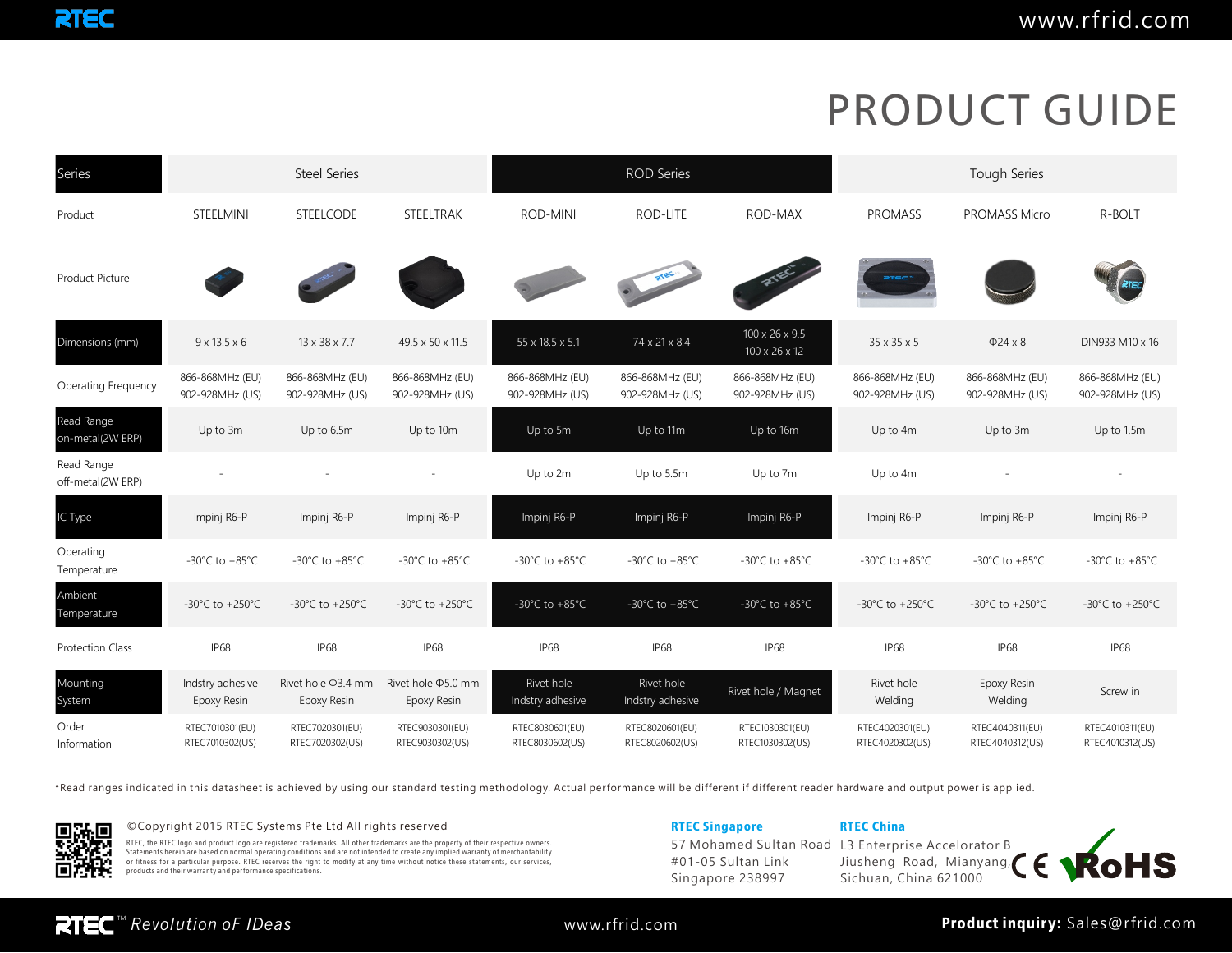| Series                          |                                      | <b>Element Series</b>                |                                      | P-X Series                         |                                      |                                       |                                      |
|---------------------------------|--------------------------------------|--------------------------------------|--------------------------------------|------------------------------------|--------------------------------------|---------------------------------------|--------------------------------------|
| Product                         | <b>ATOM</b>                          | <b>PROTON</b>                        | <b>BOSON</b>                         | $SS-21$                            | $P-M$                                | $P-S$                                 | $E-S$                                |
| <b>Product Picture</b>          |                                      |                                      |                                      |                                    |                                      |                                       |                                      |
| Dimensions (mm)                 | $9 \times 25 \times 3.2$             | $5 \times 10 \times 3.2$             | $5 \times 5 \times 3.2$              | $2.1 \times 2.1 \times 6.8$        | $10 \times 25 \times 3.8$            | $4 \times 18 \times 1.8$              | $3 \times 8 \times 1.9$              |
| <b>Operating Frequency</b>      | 866-868MHz (EU)<br>902-928MHz (US)   | 866-868MHz (EU)<br>902-928MHz (US)   | 866-868MHz (EU)<br>902-928MHz (US)   | 866-868MHz (EU)<br>902-928MHz (US) | 902-928MHz (US)                      | 902-928MHz (US)                       | 866-868MHz (EU)<br>902-928MHz (US)   |
| Read Range<br>on-metal(2W ERP)  | Up to 7m                             | Up to 3.5m                           | Up to 2m                             | Up to 1.5m                         | Up to 5m                             | Up to 2m                              | Up to 0.9m                           |
| Read Range<br>off-metal(2W ERP) |                                      |                                      |                                      |                                    |                                      |                                       |                                      |
| IC Type                         | Impinj R6-P                          | Impinj R6-P                          | Impinj R6-P                          | Impinj R6-P                        | Impinj R6-P                          | Impinj R6-P                           | Impinj R6-P                          |
| Operating<br>Temperature        | -30 $^{\circ}$ C to +85 $^{\circ}$ C | -30 $^{\circ}$ C to +85 $^{\circ}$ C | -30 $^{\circ}$ C to +85 $^{\circ}$ C | -30°C to +85°C                     | -30 $^{\circ}$ C to +85 $^{\circ}$ C | -30°C to +85°C                        | -30 $^{\circ}$ C to +85 $^{\circ}$ C |
| Ambient<br>Temperature          | -30°C to +150°C                      | -30°C to +150°C                      | -30°C to +150°C                      | -30°C to +150°C                    | -30°C to +150°C                      | -30 $^{\circ}$ C to +150 $^{\circ}$ C | -30°C to +150°C                      |
| <b>Protection Class</b>         | <b>IP68</b>                          | <b>IP68</b>                          | <b>IP68</b>                          | IP <sub>68</sub>                   | <b>IP68</b>                          | IP <sub>68</sub>                      | IP <sub>68</sub>                     |
| Mounting<br>System              | Indstry adhesive<br>Epoxy Resin      | Indstry adhesive<br>Epoxy Resin      | Indstry adhesive<br>Epoxy Resin      | Epoxy Resin                        | Indstry adhesive<br>Epoxy Resin      | Indstry adhesive<br>Epoxy Resin       | Indstry adhesive<br>Epoxy Resin      |
| Order<br>Information            | RTEC2030301(EU)<br>RTEC2030302(US)   | RTEC2020301(EU)<br>RTEC2020302(US)   | RTEC2010301(EU)<br>RTEC2010302(US)   | RTEC2050301(EU)<br>RTEC2050302(US) | RTECX020302(US)                      | RTECX010302(US)                       | RTECX030301(EU)<br>RTECX030302(US)   |

\*Read ranges indicated in this datasheet is achieved by using our standard testing methodology. Actual performance will be different if different reader hardware and output power is applied.



**RTEC** 

## ©Copyright 2015 RTEC Systems Pte Ltd All rights reserved **RTEC Systems Pte China** RTEC Singapore RTEC China

RTEC, the RTEC logo and product logo are registered trademarks. All other trademarks are the property of their respective owners.<br>Statements herein are based on normal operating conditions and are not intended to create an

57 Mohamed Sultan Road #01-05 Sultan Link Singapore 238997

L3 Enterprise Accelorator B Jiusheng Road, Mianyang, Sichuan, China 621000

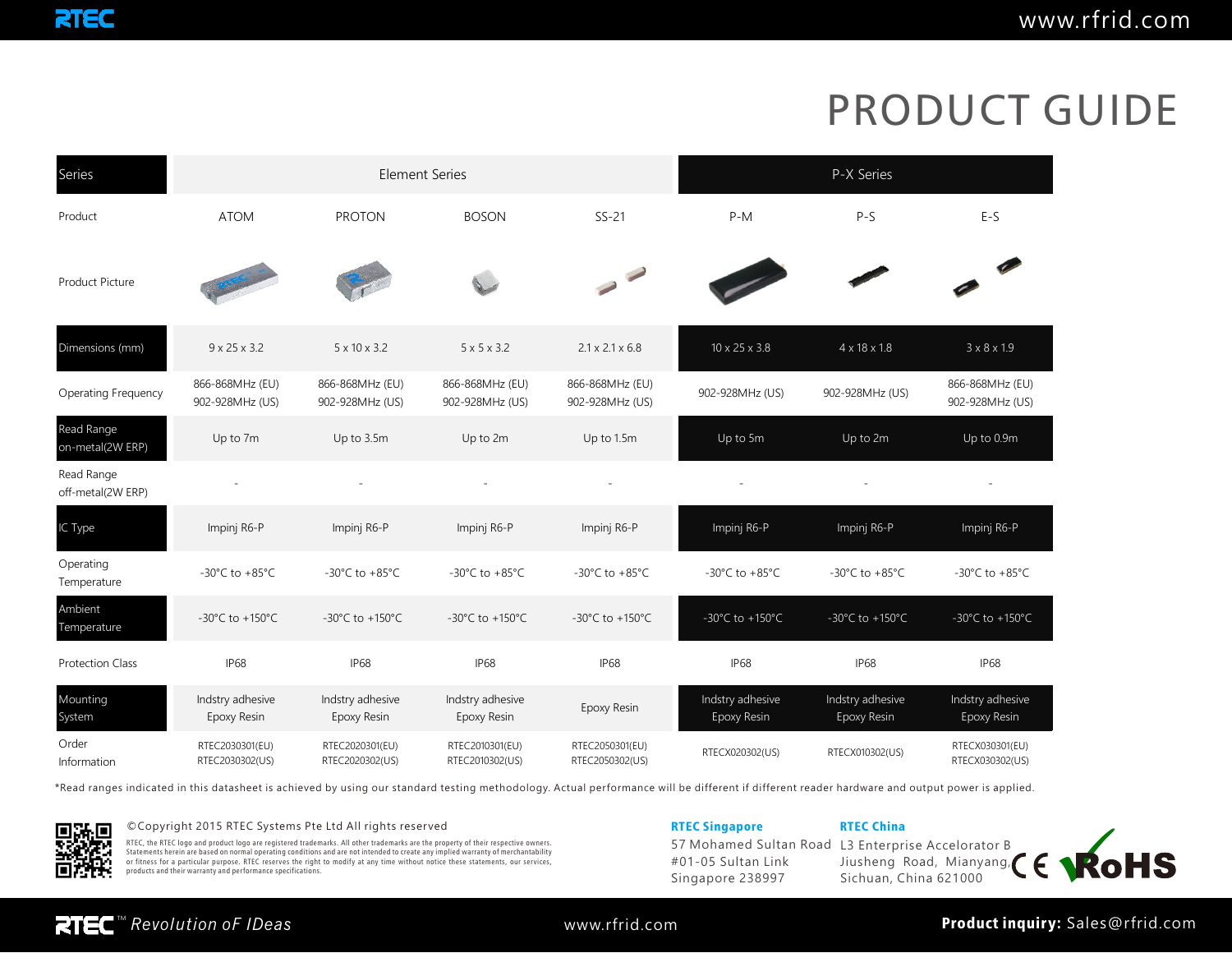| Series                          | L-T Series                              |                                      |                                         |                                      |                                         |                                      |  |  |  |  |
|---------------------------------|-----------------------------------------|--------------------------------------|-----------------------------------------|--------------------------------------|-----------------------------------------|--------------------------------------|--|--|--|--|
| Product                         | L-T7515                                 | L-T7512                              | L-T7015                                 | L-T6610                              | L-T5815                                 | L-T3618                              |  |  |  |  |
| Product Picture                 | innu o Thun<br>re me                    |                                      | <b>AUTOROUNI</b><br>mon                 |                                      | 9<<br>50002                             |                                      |  |  |  |  |
| Dimensions (mm)                 | 15 x 75 x 1.5                           | 12 x 75 x 1.5                        | 15 x 70 x 1.5                           | $10 \times 66 \times 1.5$            | 15 x 58 x 1.5                           | 18 x 36 x 1.5                        |  |  |  |  |
| <b>Operating Frequency</b>      | 866-868MHz (EU)<br>902-928MHz (US)      | 866-868MHz (EU)<br>902-928MHz (US)   | 866-868MHz (EU)<br>902-928MHz (US)      | 866-868MHz (EU)<br>902-928MHz (US)   | 850-950MHz (Global)                     | 866-868MHz (EU)<br>902-928MHz (US)   |  |  |  |  |
| Read Range<br>on-metal(2W ERP)  |                                         |                                      |                                         |                                      |                                         |                                      |  |  |  |  |
| Read Range<br>off-metal(2W ERP) | Up to 7m                                | Up to 5.5m                           | Up to 5.5m                              | Up to 3m                             | Up to 5.5m                              | Up to 1m                             |  |  |  |  |
| IC Type                         | Impinj R6-P                             | Impinj R6-P                          | Impinj R6-P                             | Impinj R6-P                          | Impinj R6-P                             | Impinj R6-P                          |  |  |  |  |
| Operating<br>Temperature        | -30 $^{\circ}$ C to +85 $^{\circ}$ C    | -30 $^{\circ}$ C to +85 $^{\circ}$ C | -30 $^{\circ}$ C to +85 $^{\circ}$ C    | -30 $^{\circ}$ C to +85 $^{\circ}$ C | -30 $^{\circ}$ C to +85 $^{\circ}$ C    | -30 $^{\circ}$ C to +85 $^{\circ}$ C |  |  |  |  |
| Ambient<br>Temperature          | $-30^{\circ}$ C to $+180^{\circ}$ C     | $-30^{\circ}$ C to $+180^{\circ}$ C  | $-30^{\circ}$ C to $+180^{\circ}$ C     | -30°C to +180°C                      | -30°C to +180°C                         | -30°C to +180°C                      |  |  |  |  |
| <b>Protection Class</b>         | <b>IP68</b>                             | <b>IP68</b>                          | <b>IP68</b>                             | <b>IP68</b>                          | <b>IP68</b>                             | <b>IP68</b>                          |  |  |  |  |
| Mounting<br>System              | L-T7515S: Sew<br>L-T7515P: Heat-sealing | Sew                                  | L-T7015S: Sew<br>L-T7015P: Heat-sealing | Sew                                  | L-T5815S: Sew<br>L-T5815P: Heat-sealing | Sew                                  |  |  |  |  |
| Order<br>Information            | <b>RTEC L-T7515S</b><br>RTEC L-T7515P   | RTEC L-T7512S                        | RTEC L-T7015S<br>RTEC L-T7015P          | RTEC L-T6610S                        | RTEC L-T5815S<br>RTEC L-T5815P          | RTEC L-T3618S                        |  |  |  |  |

\*Read ranges indicated in this datasheet is achieved by using our standard testing methodology. Actual performance will be different if different reader hardware and output power is applied.



### ©Copyright 2015 RTEC Systems Pte Ltd All rights reserved **RTEC Systems** RTEC Singapore RTEC China

RTEC, the RTEC logo and product logo are registered trademarks. All other trademarks are the property of their respective owners.<br>Statements herein are based on normal operating conditions and are not intended to create an

57 Mohamed Sultan Road #01-05 Sultan Link Singapore 238997

## L3 Enterprise Accelorator B Jiusheng Road, Mianyang, Sichuan, China 621000

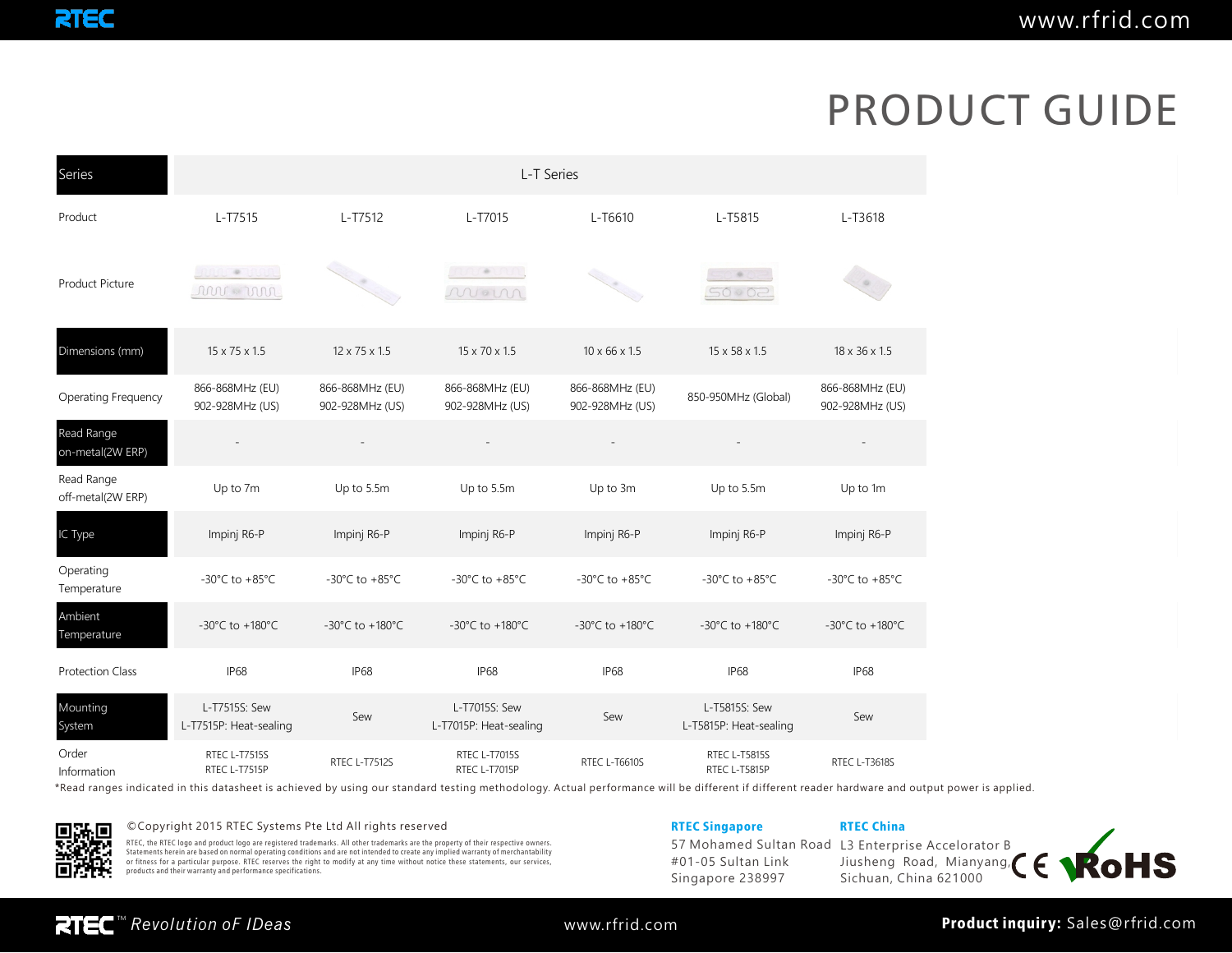| Series                   | UHF RFID ANTENNA Series            |                                    |                                    |                                    |                      |                 |                               |                                 |  |  |  |
|--------------------------|------------------------------------|------------------------------------|------------------------------------|------------------------------------|----------------------|-----------------|-------------------------------|---------------------------------|--|--|--|
| Product                  | RTEC ANT-SW                        | <b>RTEC ANT-CR</b>                 | RTEC ANT-SW PLUS                   | RTEC ANT-FX                        | RTEC ANT-FX-(0220-8) | RTEC ANT-TX-8   | RTEC ANT-NF20<br>(Near Field) | RTEC ANT-NF2716<br>(Near Field) |  |  |  |
| Product Picture          |                                    |                                    | E.                                 |                                    |                      |                 |                               |                                 |  |  |  |
| Frequency/Mhz            | FCC 902-928<br>EU 860-875          | FCC 902-928<br>EU 860-875          | FCC 902-928<br>EU 860-875          | FCC 902-928<br>EU 860-875          | FCC 902-928          | FCC 902-928     | FCC 902-928                   | FCC 902-928                     |  |  |  |
| Gain/dBi                 | 3                                  | $\overline{4}$                     | 5                                  | 9                                  | 8                    | 8               | $\mathbb O$                   | $\mathbf 0$                     |  |  |  |
| S.W.R                    | < 1.3                              | < 1.4                              | < 1.4                              | < 1.4                              | < 1.3                | < 1.3           | < 1.3                         | < 1.5                           |  |  |  |
| $\star$<br>Bandwidth/Mhz | 100                                | 15                                 | 30                                 | 40                                 | 35                   | 35              | 35                            | 35                              |  |  |  |
| Impedance/ $\Omega$      | 50                                 | 50                                 | 50                                 | 50                                 | 50                   | 50              | 50                            | 50                              |  |  |  |
| Polarization             | Circular                           | Circular                           | Circular                           | Circular                           | Circular             | Circular        | Circular                      | Circular                        |  |  |  |
| Beamwidth/°              | $90^{\circ}$                       | $60^{\circ}$                       | $60^{\circ}$                       | $70^{\circ}$                       | $68^\circ$           | $68^{\circ}$    |                               | $\sim$                          |  |  |  |
| Axial Ratio/Db           | <2.0                               | <2.5                               | $\overline{\phantom{a}}$           | $\sim$                             | <3.0                 | <3.0            | <3.0                          | <3.0                            |  |  |  |
| Dimension/mm             | 107 x 128 x 29                     | 105 x 105 x 14.5                   | 165 x 165 x 20                     | 260 x 260 x 30                     | 217 x 217 x 15       | 220 x 220 x 24  | 200 x 200 x 7                 | 270 x 160 x 9                   |  |  |  |
| Attachment               | Rivet hole<br>Magnet               | Rivet hole<br>Magnet               | Rivet hole<br>Magnet               | Rivet hole<br>Magnet               | Rivet hole M3        | Rivet hole M3.5 | Rivet hole                    | Rivet hole                      |  |  |  |
| Order<br>Information     | RTEC-A01-01(EU)<br>RTEC-A01-02(US) | RTEC-A02-01(EU)<br>RTEC-A02-02(US) | RTEC-A03-01(EU)<br>RTEC-A03-02(US) | RTEC-A04-01(EU)<br>RTEC-A04-02(US) | RTEC-A04-03(US)      | RTEC-A08-02(US) | RTEC-A06-02(US)               | RTEC-A07-02(US)                 |  |  |  |

\*Read ranges indicated in this datasheet is achieved by using our standard testing methodology. Actual performance will be different if different reader hardware and output power is applied.



### ©Copyright 2015 RTEC Systems Pte Ltd All rights reserved **RTEC Systems Pte China** RTEC Singapore RTEC China

RTEC, the RTEC logo and product logo are registered trademarks. All other trademarks are the property of their respective owners.<br>Statements herein are based on normal operating conditions and are not intended to create an

57 Mohamed Sultan Road #01-05 Sultan Link Singapore 238997 L3 Enterprise Accelorator B Jiusheng Road, Mianyang, Sichuan, China 621000